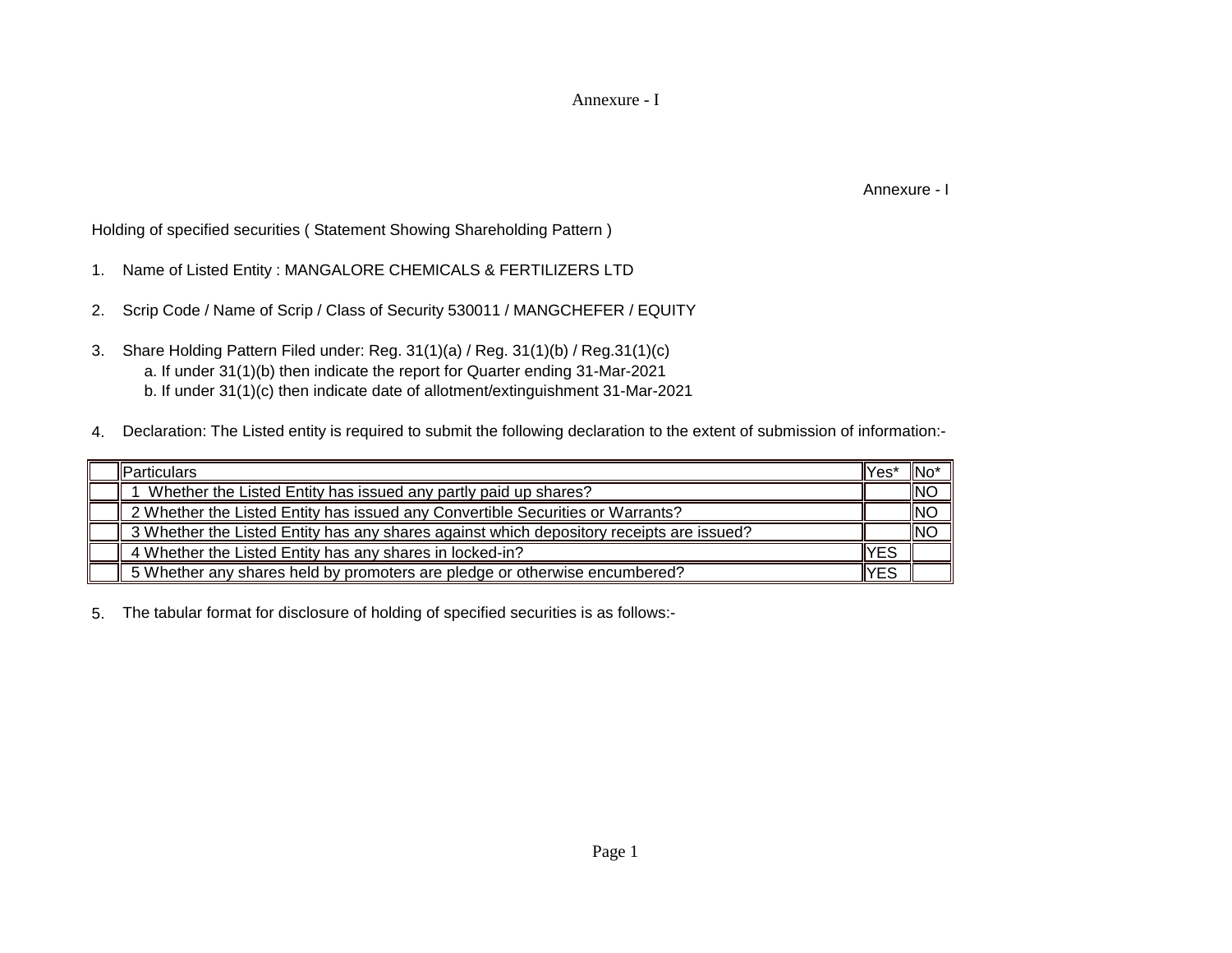|                     |                                                            |                                  |                                         | Table I - Summary Statement holding of specified securities     |                                                       |                                                         |                                                                                       |                            |                                       |                                                                             |                              |                                                           |                                                                                      |                                        |                                          |                                                               |                                          |                                                                    |
|---------------------|------------------------------------------------------------|----------------------------------|-----------------------------------------|-----------------------------------------------------------------|-------------------------------------------------------|---------------------------------------------------------|---------------------------------------------------------------------------------------|----------------------------|---------------------------------------|-----------------------------------------------------------------------------|------------------------------|-----------------------------------------------------------|--------------------------------------------------------------------------------------|----------------------------------------|------------------------------------------|---------------------------------------------------------------|------------------------------------------|--------------------------------------------------------------------|
| Cate<br>gory<br>(1) | Category of<br>Shareholder<br>(II)                         | Nos. of<br>Shareholders<br>(III) | No. of<br>fully paid up<br>held<br>(IV) | No. of<br>Partly paid-up<br>equity shares equity shares<br>held | No. of shares<br>underlying<br>Depository<br>Receipts | Total nos.<br>shares held<br>$(VII) =$<br>$(N)+(V)+(V)$ | Shareholding as<br>a % of total no.<br>of shares<br>(calculated as<br>per SCRR, 1957) |                            |                                       | Number of Voting Rights<br>held in each class of<br>Table I securities (IX) |                              | No. of Shares<br>Underlying<br>Outstanding<br>convertible | Shareholding,<br>as a % assuming<br>full conversion<br>of convertible                | Number of<br>Locked in<br>shares (XII) |                                          | Number of Shares<br>pledged or otherwise<br>encumbered (XIII) |                                          | Number of equity<br>shares held in<br>dematerialized<br>form (XIV) |
|                     |                                                            |                                  |                                         | (V)                                                             | (VI)                                                  |                                                         | (VIII) As a<br>$%$ of $(A+B+C2)$                                                      | Class<br>eg: X             | No of Voting Rights<br>Class<br>eg: Y | Total                                                                       | Total as<br>a % of $(A+B+C)$ | securities<br>(including<br>Warrants)<br>(X)              | securities<br>(as a percentage<br>of diluted share<br>capital)<br>$(XI) = (VII)+(X)$ | No.(a)                                 | As a %<br>of total<br>Shares<br>held (b) | No.(a)                                                        | As a %<br>of total<br>Shares<br>held (b) |                                                                    |
|                     | <b>PROMOTER &amp;</b><br><b>PROMOTER</b>                   |                                  |                                         |                                                                 |                                                       |                                                         |                                                                                       |                            |                                       |                                                                             |                              |                                                           |                                                                                      |                                        |                                          |                                                               |                                          |                                                                    |
| B.                  | <b>GROUP</b><br><b>PUBLIC</b>                              | 55737                            | 71133614<br>47381536                    |                                                                 |                                                       | 71133614<br>47381536                                    | 39.98                                                                                 | 60.02 71133614<br>47381536 |                                       | 71133614<br>47381536                                                        | 60.02<br>39.98               |                                                           | 60.02<br>39.98                                                                       | 4700                                   | 0.01                                     | 56846382                                                      | 79.91                                    | 71133614<br>44635986                                               |
|                     | <b>NON PROMOTER-</b>                                       |                                  |                                         |                                                                 |                                                       |                                                         |                                                                                       |                            |                                       |                                                                             |                              |                                                           |                                                                                      |                                        |                                          |                                                               |                                          |                                                                    |
| IC.                 | <b>NON PUBLIC</b>                                          |                                  |                                         |                                                                 |                                                       |                                                         |                                                                                       |                            |                                       |                                                                             |                              |                                                           |                                                                                      |                                        |                                          |                                                               |                                          |                                                                    |
| C1.                 | <b>SHARES</b><br><b>UNDERLYING DRS</b>                     |                                  |                                         |                                                                 |                                                       |                                                         |                                                                                       |                            |                                       |                                                                             |                              |                                                           |                                                                                      |                                        |                                          |                                                               |                                          |                                                                    |
| C2.                 | <b>ISHARES HELD BY</b><br><b>EMPLOYEE</b><br><b>TRUSTS</b> |                                  |                                         |                                                                 |                                                       |                                                         |                                                                                       |                            |                                       |                                                                             |                              |                                                           |                                                                                      |                                        |                                          |                                                               |                                          |                                                                    |
|                     | Total                                                      | 55745                            | 118515150                               |                                                                 |                                                       | 118515150                                               |                                                                                       | 100 118515150              |                                       | 0 118515150                                                                 | 100 <sup>1</sup>             |                                                           | 100 <sub>1</sub>                                                                     | 4700                                   |                                          | 56846382                                                      | 47.97                                    | 115769600                                                          |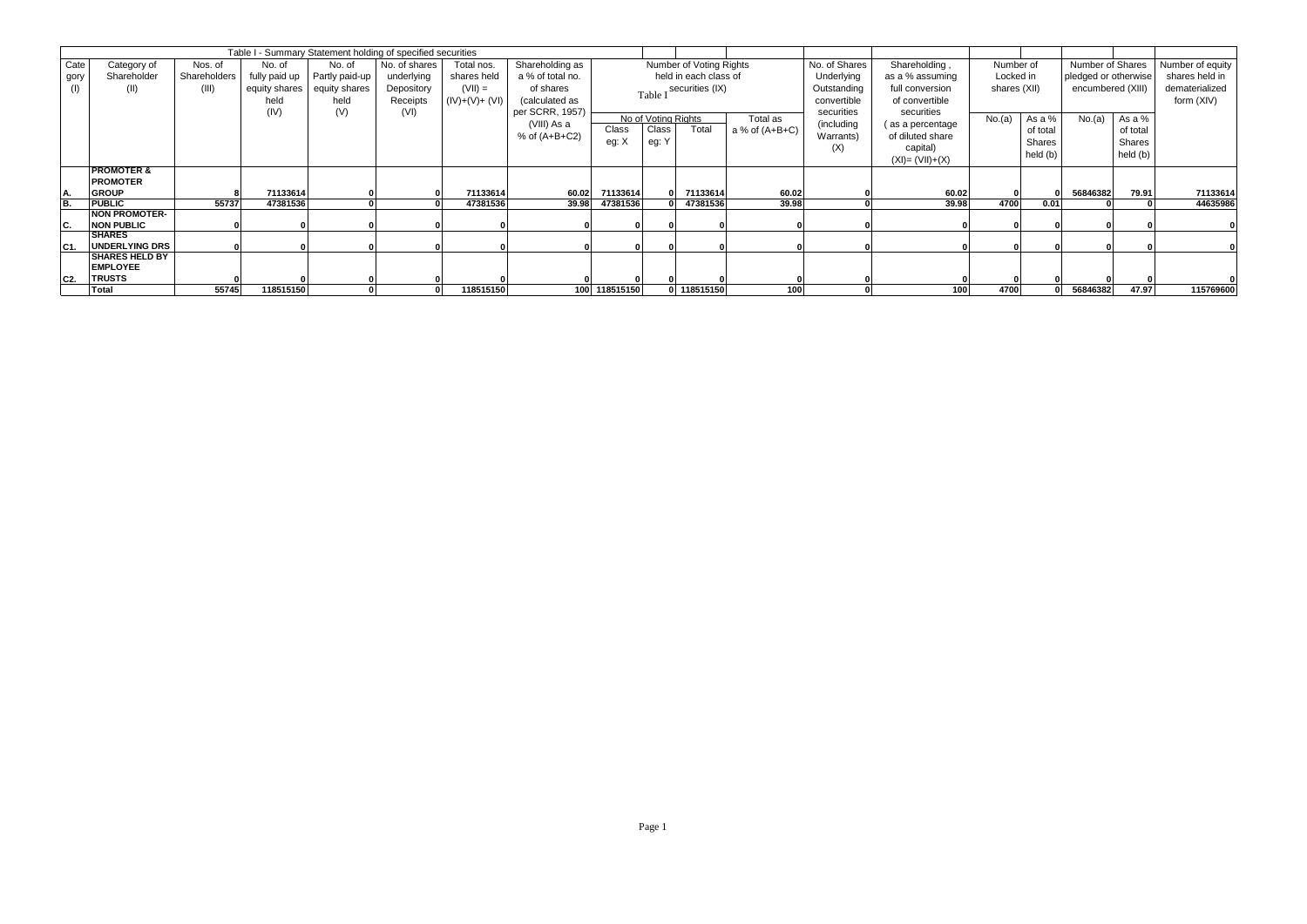| Table II - Statement showing shareholding pattern of the Promoter and Promoter Group |                                                                                              |            |             |               |               |            |              |                                              |                         |                     |                       |          |                |                              |              |              |                   |               |                  |
|--------------------------------------------------------------------------------------|----------------------------------------------------------------------------------------------|------------|-------------|---------------|---------------|------------|--------------|----------------------------------------------|-------------------------|---------------------|-----------------------|----------|----------------|------------------------------|--------------|--------------|-------------------|---------------|------------------|
|                                                                                      | Category & Name<br>PAN<br>Partly paid-up<br>No. of shares<br>Total nos.<br>Nos. of<br>No. of |            |             |               |               |            |              |                                              | Number of Voting Rights |                     |                       |          | No. of Shares  | Shareholding                 |              | Number of    | Number of Shares  |               | Number of equity |
|                                                                                      | of the Shareholders                                                                          | (II)       | Shareholder | fully paid up | equity shares | underlying | shares held  | Shareholding <sup>o</sup> n<br>calculated as |                         |                     | held in each class of |          | Underlying     | as a % assuming<br>Locked in |              |              | pledged or        |               | shares held in   |
|                                                                                      | (1)                                                                                          |            | (III)       | equity shares | held          | Depository | $(VII =$     | per SCRR, 1957                               |                         |                     | securities (IX)       |          | Outstanding    | full conversion              | shares (XII) |              | otherwise         |               | dematerialized   |
|                                                                                      |                                                                                              |            |             | held          | (V)           | Receipts   |              | $IV + V + VI$ ) As a % of (A+B+C2)           |                         |                     |                       |          | convertible    | of convertible               |              |              | encumbered (XIII) |               | form (XIV)       |
|                                                                                      |                                                                                              |            |             | (IV)          |               | (VI)       |              | (VIII)                                       |                         |                     |                       |          | securities     | securities                   |              |              |                   |               |                  |
|                                                                                      |                                                                                              |            |             |               |               |            |              |                                              |                         | No of Voting Rights |                       | Total as | (including     |                              | No.(a)       | As a %       | No.(a)            | As a %        |                  |
|                                                                                      |                                                                                              |            |             |               |               |            |              |                                              | Class                   | Class               | Total                 | a % of   |                | (as a percentage             |              | of total     |                   | of total      |                  |
|                                                                                      |                                                                                              |            |             |               |               |            |              |                                              | $\times$                | Y                   |                       | Total    | Warrants)      | of diluted share             |              | Shares       |                   | <b>Shares</b> |                  |
|                                                                                      |                                                                                              |            |             |               |               |            |              |                                              |                         |                     |                       | Voting   | (X)            | capital)                     |              | held (b)     |                   | held (b)      |                  |
|                                                                                      |                                                                                              |            |             |               |               |            |              |                                              |                         |                     |                       | rights   |                | $(XI) = (VII)+(X)$           |              |              |                   |               |                  |
|                                                                                      |                                                                                              |            |             |               |               |            |              |                                              |                         |                     |                       |          |                | as a % of A+B+C2             |              |              |                   |               |                  |
|                                                                                      | <b>INDIAN</b>                                                                                |            |             |               |               |            |              |                                              |                         |                     |                       |          |                |                              |              |              |                   |               |                  |
|                                                                                      | Individuals/Hindu undivided                                                                  |            |             |               |               |            |              |                                              |                         |                     |                       |          |                |                              |              |              |                   |               |                  |
| a.                                                                                   | Family                                                                                       |            |             | 507152        |               |            | 507152       | 0.43                                         | 507152                  |                     | 507152                | 0.43     |                | 0.43                         |              |              | $\Omega$          |               | 507152           |
|                                                                                      | Names                                                                                        |            |             |               |               |            |              |                                              |                         |                     |                       |          |                |                              |              |              |                   |               |                  |
|                                                                                      | SHRADHA AGARWALA                                                                             | ACTPA8806F |             | 200000        |               |            | 200000       | 0.17                                         | 200000                  |                     | 200000                | 0.17     |                | 0.17                         | $\Omega$     |              |                   |               | 200000           |
|                                                                                      | JYOTSNA PODDAR                                                                               | AFGPP2539E |             | 157152        |               |            | 157152       | 0.13                                         | 157152                  |                     | 157152                | 0.13     |                | 0.13                         | $\Omega$     |              |                   |               | 157152           |
|                                                                                      | <b>GAURAV AGARWALA</b>                                                                       | AEHPA6396L |             | 150000        |               |            | 150000       | 0.13                                         | 150000                  |                     | 150000                | 0.13     |                | 0.13                         | $\Omega$     |              |                   |               | 150000           |
|                                                                                      | Central Government/                                                                          |            |             |               |               |            |              |                                              |                         |                     |                       |          |                |                              |              |              |                   |               |                  |
| b.                                                                                   | <b>State Government(s)</b>                                                                   |            |             |               |               |            |              |                                              |                         |                     |                       |          |                | $\Omega$                     |              |              | $\Omega$          |               | $\mathbf{0}$     |
|                                                                                      | <b>Financial Institutions/</b>                                                               |            |             |               |               |            |              |                                              |                         |                     |                       |          |                |                              |              |              |                   |               |                  |
| с.                                                                                   | <b>Banks</b>                                                                                 |            |             |               |               |            |              |                                              |                         |                     |                       |          |                |                              |              |              | $\Omega$          |               | $\Omega$         |
|                                                                                      | d. ANY OTHER                                                                                 |            |             |               |               |            |              |                                              |                         |                     |                       |          |                |                              |              |              |                   |               |                  |
|                                                                                      | <b>Bodies Corporate</b>                                                                      |            |             | 69667103      | $\Omega$      |            | 69667103     |                                              | 58.78 69667103          |                     | 69667103              | 58.78    | n              | 58.78                        | $\Omega$     | $\Omega$     | 56846382          | 79.91         | 69667103         |
|                                                                                      | Names:                                                                                       |            |             |               |               |            |              |                                              |                         |                     |                       |          |                |                              |              |              |                   |               |                  |
|                                                                                      | ZUARI AGRO CHEMICALS LIMITED AAACZ3924H                                                      |            |             | 64028362      |               |            | 64028362     | 54.03                                        | 64028362                |                     | 6402836               | 54.03    |                | 54.03                        |              |              | 56846382          | 79.91         | 64028362         |
|                                                                                      | ADVENTZ FINANCE PRIVATE                                                                      |            |             |               |               |            |              |                                              |                         |                     |                       |          |                |                              |              |              |                   |               |                  |
|                                                                                      | <b>LIMITED</b>                                                                               | AABCB3016H |             | 4075361       |               |            | 4075361      | 3.44                                         | 4075361                 |                     | 4075361               | 3.44     |                | 3.44                         |              |              |                   |               | 4075361          |
|                                                                                      | MCDOWELL HOLDINGS LIMITED                                                                    | AAECM1162E |             | 1257186       |               |            | 1257186      | 1.06                                         | 1257186                 |                     | 1257186               | 1.06     |                | 1.06                         | $\Omega$     |              |                   |               | 1257186          |
|                                                                                      | ZUARI GLOBAL LIMITED                                                                         | AAACZ0306P |             | 306194        |               |            | 306194       | 0.26                                         | 306194                  |                     | 306194                | 0.26     |                | 0.26                         | $\Omega$     |              |                   |               | 306194           |
|                                                                                      |                                                                                              |            |             |               |               |            |              |                                              |                         |                     |                       |          |                |                              |              |              |                   |               |                  |
|                                                                                      | Sub-Total (A)(1)                                                                             |            |             | 70174255      |               |            | 70174255     |                                              | 59.21 70174255          |                     | 70174255              | 59.21    |                | 59.21                        |              |              | 56846382          | 79.91         | 70174255         |
|                                                                                      |                                                                                              |            |             |               |               |            |              |                                              |                         |                     |                       |          |                |                              |              |              |                   |               |                  |
| $\mathbf{p}$                                                                         | <b>FOREIGN</b><br><b>Individuals (Non-</b>                                                   |            |             |               |               |            |              |                                              |                         |                     |                       |          |                |                              |              |              |                   |               |                  |
|                                                                                      | <b>Resident Individuals/</b>                                                                 |            |             |               |               |            |              |                                              |                         |                     |                       |          |                |                              |              |              |                   |               |                  |
|                                                                                      | Foreign Individuals)                                                                         |            |             | 959359        |               |            | 959359       | 0.81                                         | 959359                  |                     | 959359                | 0.81     |                |                              | $\Omega$     |              | $\mathbf{r}$      |               | 959359           |
| а.                                                                                   | Names:                                                                                       |            |             |               |               |            |              |                                              |                         |                     |                       |          |                | 0.81                         |              |              |                   |               |                  |
|                                                                                      | AKSHAY PODDAR                                                                                | AFUPP0096C |             | 959359        |               |            | 959359       | 0.81                                         | 959359                  |                     | 95935                 | 0.81     |                | 0.81                         |              |              |                   |               | 959359           |
| b.                                                                                   | Government                                                                                   |            |             | $\sqrt{2}$    |               |            | O            |                                              |                         |                     |                       | $\Omega$ | $\Omega$       | $\Omega$                     | - O          | $\Omega$     | $\Omega$          |               | $\Omega$         |
| c.                                                                                   | <b>Institutions</b>                                                                          |            |             | $\Omega$      | $\mathbf{r}$  |            | $\Omega$     | $\Omega$                                     |                         |                     | $\Omega$              | $\Omega$ | $\mathbf{0}$   | $\mathbf{o}$                 | $\Omega$     | $\mathbf{0}$ | $\mathbf{0}$      | $\Omega$      | $\mathbf{0}$     |
| d.                                                                                   | Foreign Portfolio Investor                                                                   |            |             | $\mathbf{r}$  | $\mathbf{r}$  |            | $\Omega$     | $\sqrt{2}$                                   |                         |                     | $\Omega$              |          | $\overline{0}$ | $\Omega$                     | $\sqrt{2}$   | $\Omega$     | $\mathbf{r}$      |               | $\mathbf{0}$     |
|                                                                                      | <b>ANY OTHER</b>                                                                             |            |             |               |               |            |              |                                              |                         |                     |                       |          |                |                              |              |              |                   |               |                  |
| f.                                                                                   | <b>Chairman and Directors</b>                                                                |            |             | $\sqrt{2}$    | $\Omega$      |            | $\mathbf{a}$ |                                              |                         |                     |                       | $\Omega$ | $\Omega$       | $\mathbf{0}$                 | $\Omega$     | $\mathbf{0}$ | $\Omega$          |               | $\Omega$         |
|                                                                                      |                                                                                              |            |             |               |               |            |              |                                              |                         |                     |                       |          |                |                              |              |              |                   |               |                  |
|                                                                                      | Sub-Total (A)(2)                                                                             |            |             | 959359        |               |            | 959359       | 0.81                                         | 959359                  |                     | 959359                | 0.81     |                | 0.81                         |              |              |                   |               | 959359           |
|                                                                                      |                                                                                              |            |             |               |               |            |              |                                              |                         |                     |                       |          |                |                              |              |              |                   |               |                  |
|                                                                                      | <b>Total Shareholding of Promoter</b>                                                        |            |             |               |               |            |              |                                              |                         |                     |                       |          |                |                              |              |              |                   |               |                  |
|                                                                                      | and Promoter Group (A)=                                                                      |            |             |               |               |            |              |                                              |                         |                     |                       |          |                |                              |              |              |                   |               |                  |
|                                                                                      | $(A)(1)+(A)(2)$                                                                              |            |             | 71133614      |               |            | 71133614     |                                              | 60.02 71133614          |                     | 0 71133614            | 60.02    |                | 60.02                        | $\Omega$     |              | 56846382          | 47.97         | 71133614         |
|                                                                                      |                                                                                              |            |             |               |               |            |              |                                              |                         |                     |                       |          |                |                              |              |              |                   |               |                  |
|                                                                                      | at all a left Observe a colube                                                               |            |             |               |               |            |              |                                              |                         |                     |                       |          |                |                              |              |              |                   |               |                  |

**Details of Shares which remain unclaimed may be given hear along with details such as number of shareholders, outstanding shares held in demat/unclaimed suspense account, voting rights which are frozen etc.**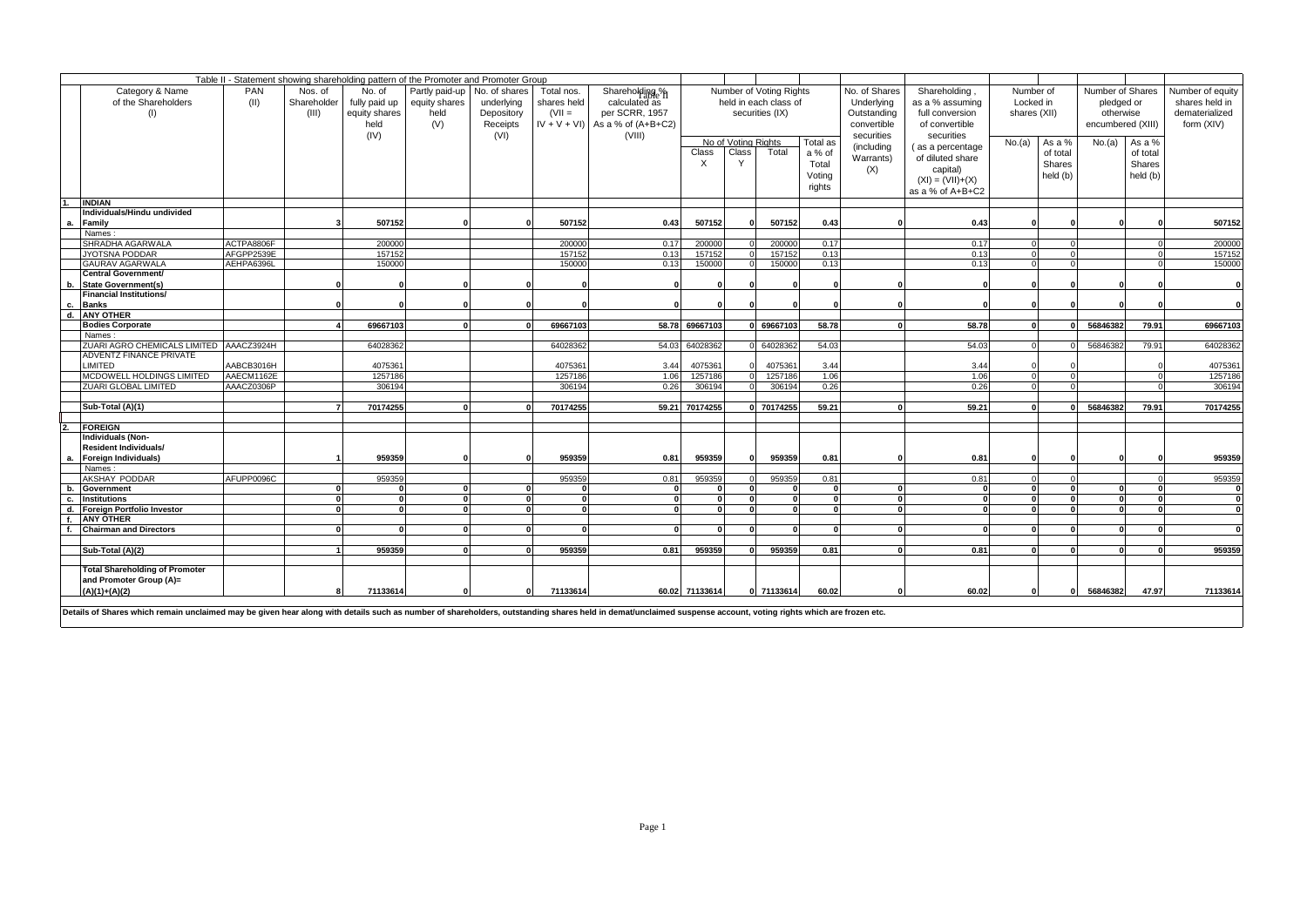|                |                                                                   |            |               |                   | Table III - Statement showing shareholding pattern of the Public shareholder |               |                   |                                    |                              |                              |                         |              |                      |                           |                          |                              |                        |                    |                                         |
|----------------|-------------------------------------------------------------------|------------|---------------|-------------------|------------------------------------------------------------------------------|---------------|-------------------|------------------------------------|------------------------------|------------------------------|-------------------------|--------------|----------------------|---------------------------|--------------------------|------------------------------|------------------------|--------------------|-----------------------------------------|
|                | Category & Name                                                   | PAN        | Nos. of       | No. of            | Partly paid-up                                                               | No. of shares | Total nos.        | Shareholding % Table III           |                              |                              | Number of Voting Rights |              | No. of Shares        | <b>Total Shareholding</b> | Number of                |                              | Number of Shares       |                    | Number of equity                        |
|                | of the Shareholders                                               | (II)       | Shareholder   | fully paid up     | equity shares                                                                | underlying    | shares held       | calculated as                      |                              |                              | held in each class of   |              | Underlying           | as a % assuming           | Locked in                |                              | pledged or otherwise   |                    | shares held in                          |
|                | (1)                                                               |            | (III)         | equity shares     | held                                                                         | Depository    | $(VII =$          | per SCRR, 1957                     |                              |                              | securities IX)          |              | Outstanding          | full conversion           | shares (XII)             |                              |                        | encumbered (XIII)  | dematerialized                          |
|                |                                                                   |            |               | held              | (V)                                                                          | Receipts      |                   | $IV + V + VI$ ) As a % of (A+B+C2) |                              |                              |                         |              | convertible          | of convertible            |                          |                              |                        |                    | form (XIV)                              |
|                |                                                                   |            |               | (IV)              |                                                                              | (VI)          |                   | (VIII)                             |                              | No of Voting Rights          |                         | Total as     | securities           | securities                | No.(a)                   | As a %                       | No.(a)                 | As a %<br>of total |                                         |
|                |                                                                   |            |               |                   |                                                                              |               |                   |                                    | Class                        | Class                        | Total                   | a % of       | (including           | (as a percentage          |                          | of total<br>Shares           | (Not applic            |                    |                                         |
|                |                                                                   |            |               |                   |                                                                              |               |                   |                                    | $\boldsymbol{\mathsf{X}}$    | Y                            |                         | Total        | Warrants)            | of diluted share          |                          |                              | able)                  | Shares             |                                         |
|                |                                                                   |            |               |                   |                                                                              |               |                   |                                    |                              |                              |                         | Voting       | (X)                  | capital)                  |                          | held (b)                     |                        | held               |                                         |
|                |                                                                   |            |               |                   |                                                                              |               |                   |                                    |                              |                              |                         | rights       |                      | (XI)                      |                          |                              |                        | Not appli          |                                         |
|                |                                                                   |            |               |                   |                                                                              |               |                   |                                    |                              |                              |                         |              |                      |                           |                          |                              |                        | cable) (b)         |                                         |
|                | <b>INSTITUTIONS</b>                                               |            |               |                   |                                                                              |               |                   |                                    |                              |                              |                         |              |                      |                           |                          |                              |                        |                    |                                         |
| а.             | <b>Mutual Funds/</b>                                              |            |               | 10000             | $\Omega$                                                                     |               | 10000             | 0.01                               | 10000                        | $\mathbf{0}$                 | 10000                   | 0.01         | $\Omega$<br>$\Omega$ | 0.01                      | $\Omega$                 |                              | <b>NA</b>              |                    | 10000                                   |
| b.<br>с.       | <b>Venture Capital Funds</b><br><b>Alternate Investment Funds</b> |            | 0<br>$\Omega$ | $\mathbf{0}$      | $\mathbf{0}$                                                                 |               | $\mathbf{a}$      | $\mathbf 0$                        | $\mathbf{0}$<br>$\mathbf{0}$ | $\mathbf{0}$<br>$\mathbf{0}$ | $\mathbf{r}$            | $\mathbf{r}$ | $\mathbf{0}$         | 0<br>$\Omega$             | $\mathbf{0}$<br>$\Omega$ | $\mathbf{0}$<br>$\mathbf{r}$ | <b>NA</b><br><b>NA</b> |                    | $\mathbf 0$<br>$\overline{\phantom{a}}$ |
|                | <b>Foreign Venture</b>                                            |            |               |                   |                                                                              |               |                   |                                    |                              |                              |                         |              |                      |                           |                          |                              |                        |                    |                                         |
| d.             | <b>Capital Investors</b>                                          |            |               |                   |                                                                              |               |                   |                                    |                              |                              |                         |              | $\mathbf{r}$         |                           |                          |                              | <b>NA</b>              |                    |                                         |
|                | <b>Foreign Portfolio</b>                                          |            |               |                   |                                                                              |               |                   |                                    |                              |                              |                         |              |                      |                           |                          |                              |                        |                    |                                         |
| е.             | <b>Investor (Corporate)</b>                                       |            |               | 1125952           |                                                                              |               | 1125952           | 0.95                               | 1125952                      |                              | 1125952                 | 0.95         |                      | 0.95                      |                          |                              | <b>NA</b>              |                    | 1125952                                 |
|                | <b>Financial Institutions/</b>                                    |            |               |                   |                                                                              |               |                   |                                    |                              |                              |                         |              |                      |                           |                          |                              |                        |                    |                                         |
| f.             | <b>Banks</b>                                                      |            | 245           | 216984            |                                                                              |               | 216984            | 0.18                               | 216984                       |                              | 216984                  | 0.18         |                      | 0.18                      |                          |                              | <b>NA</b>              |                    | 853                                     |
| <b>g.</b>      | <b>Insurance Companies</b><br><b>Provident Funds/</b>             |            |               | 400               | $\Omega$                                                                     |               | 400               | $\Omega$                           | 400                          | 0                            | 400                     |              | $\Omega$             | $\Omega$                  | $\Omega$                 |                              | <b>NA</b>              |                    | $\mathbf{0}$                            |
| h              | <b>Pension Funds</b>                                              |            |               |                   |                                                                              |               |                   |                                    |                              |                              |                         |              |                      |                           |                          |                              | <b>NA</b>              |                    | $\Omega$                                |
| $\mathbf{i}$ . | <b>ANY OTHER</b>                                                  |            |               |                   |                                                                              |               |                   |                                    |                              |                              |                         |              |                      |                           |                          |                              |                        |                    |                                         |
| i.             | <b>Market Maker</b>                                               |            | $\Omega$      |                   |                                                                              |               |                   |                                    | $\mathbf{r}$                 | n                            |                         |              | - 0                  | $\mathbf{r}$              | $\mathbf{r}$             |                              | <b>NA</b>              |                    | $\mathbf 0$                             |
|                |                                                                   |            |               |                   |                                                                              |               |                   |                                    |                              |                              |                         |              |                      |                           |                          |                              |                        |                    |                                         |
|                | Sub-Total (B)(1)                                                  |            | 250           | 1353336           | $\mathbf{0}$                                                                 |               | 1353336           | 1.14                               | 1353336                      | $\Omega$                     | 1353336                 | 1.14         | $\Omega$             | 1.14                      | $\Omega$                 | $\Omega$                     |                        |                    | 1136805                                 |
|                |                                                                   |            |               |                   |                                                                              |               |                   |                                    |                              |                              |                         |              |                      |                           |                          |                              |                        |                    |                                         |
|                | <b>Central Government/</b>                                        |            |               |                   |                                                                              |               |                   |                                    |                              |                              |                         |              |                      |                           |                          |                              |                        |                    |                                         |
| 2 a.           | <b>State Government(s)/</b><br><b>President of India</b>          |            |               | 1051939           |                                                                              |               | 1051939           | 0.89                               | 1051939                      |                              | 1051939                 | 0.89         |                      | 0.89                      |                          |                              | <b>NA</b>              |                    |                                         |
|                |                                                                   |            |               |                   |                                                                              |               |                   |                                    |                              |                              |                         |              |                      |                           |                          |                              |                        |                    | 1050489                                 |
|                | Sub-Total (B)(2)                                                  |            |               | 1051939           | $\mathbf{r}$                                                                 |               | 1051939           | 0.89                               | 1051939                      |                              | 1051939                 | 0.89         |                      | 0.89                      | <sup>0</sup>             |                              |                        |                    | 1050489                                 |
|                |                                                                   |            |               |                   |                                                                              |               |                   |                                    |                              |                              |                         |              |                      |                           |                          |                              |                        |                    |                                         |
|                | <b>NON-INSTITUTIONS</b>                                           |            |               |                   |                                                                              |               |                   |                                    |                              |                              |                         |              |                      |                           |                          |                              |                        |                    |                                         |
| а.             | <b>INDIVIDUALS -</b>                                              |            |               |                   |                                                                              |               |                   |                                    |                              |                              |                         |              |                      |                           |                          |                              |                        |                    |                                         |
|                | I. Individual shareholders                                        |            |               |                   |                                                                              |               |                   |                                    |                              |                              |                         |              |                      |                           |                          |                              |                        |                    |                                         |
|                | holding nominal share capital<br>up to Rs. 2 lakhs.               |            | 53507         | 21293101          |                                                                              |               | 21293101          | 17.97                              | 21293101                     |                              | 21293101                | 17.97        | $\Omega$             | 17.97                     | 4700                     | 0.01                         | <b>NA</b>              |                    | 18914374                                |
|                | II. Individual shareholders                                       |            |               |                   |                                                                              |               |                   |                                    |                              |                              |                         |              |                      |                           |                          |                              |                        |                    |                                         |
|                | holding nominal share capital                                     |            |               |                   |                                                                              |               |                   |                                    |                              |                              |                         |              |                      |                           |                          |                              |                        |                    |                                         |
|                | in excess of Rs. 2 lakhs.                                         |            | 156           | 11204280          |                                                                              |               | 11204280          | 9.45                               | 11204280                     |                              | 0 11204280              | 9.45         |                      | 9.45                      |                          |                              | <b>NA</b>              |                    | 11130078                                |
|                | Names                                                             |            |               |                   |                                                                              |               |                   |                                    |                              |                              |                         |              |                      |                           |                          |                              |                        |                    |                                         |
|                | <b>DOLLY KHANNA</b>                                               | ADOPD7812J |               | 2022610           |                                                                              |               | 202261            | 1.71                               | 202261                       |                              | 202261                  | 1.71         |                      | 1.71                      |                          |                              |                        |                    | 2022610                                 |
| b.             | <b>NBFCs registered</b><br>with RBI                               |            |               |                   |                                                                              |               |                   |                                    |                              |                              |                         |              |                      | $\Omega$                  |                          |                              | <b>NA</b>              |                    | $\mathbf{0}$                            |
| С.             | <b>Employee Trusts</b>                                            |            | <b>n</b>      | $\mathbf{r}$      | $\Omega$                                                                     |               | $\mathbf{r}$      | $\Omega$                           | $\Omega$                     | $\mathbf{a}$                 | $\mathbf{r}$            |              | э                    | э                         | $\Omega$                 | $\mathbf{r}$                 | <b>NA</b>              |                    | $\overline{\mathbf{0}}$                 |
|                | <b>Overseas Depositories</b>                                      |            |               |                   |                                                                              |               |                   |                                    |                              |                              |                         |              |                      |                           |                          |                              |                        |                    |                                         |
|                | (holding DRs)                                                     |            |               |                   |                                                                              |               |                   |                                    |                              |                              |                         |              |                      |                           |                          |                              |                        |                    |                                         |
| d.             | (balancing figure)                                                |            |               |                   |                                                                              |               |                   |                                    |                              |                              |                         |              | $\Omega$             | n                         |                          |                              | <b>NA</b>              |                    | $\mathbf{0}$                            |
| е.             | <b>ANY OTHER</b>                                                  |            |               |                   |                                                                              |               |                   |                                    |                              |                              |                         |              |                      |                           |                          |                              |                        |                    |                                         |
|                | <b>BODIES CORPORATE</b>                                           |            | 416           | 6984782           |                                                                              |               | 6984782           | 5.89                               | 6984782                      |                              | 6984782                 | 5.89         | 0                    | 5.89                      |                          |                              | <b>NA</b>              |                    | 6910542                                 |
|                | <b>Clearing Members</b>                                           |            | 106           | 379223<br>3000    | $\Omega$                                                                     |               | 379223<br>3000    | 0.32<br>$\Omega$                   | 379223<br>3000               | $\Omega$                     | 379223<br>3000          | 0.32<br>- 0  | $\Omega$<br>- 0      | 0.32<br>$\mathbf{0}$      | $\Omega$<br>$\Omega$     | n                            | <b>NA</b><br><b>NA</b> |                    | 379223<br>3000                          |
|                | <b>Foreign Individuals</b><br><b>HINDU UNDIVIDED FAMILIES</b>     |            | 826           | 1668469           | $\mathbf{r}$                                                                 |               | 1668469           | 1.41                               | 1668469                      | <sup>0</sup>                 | 1668469                 | 1.41         | $\Omega$             | 1.41                      | $\Omega$                 | $\Omega$                     | <b>NA</b>              |                    | 1668469                                 |
|                | <b>IEPF</b>                                                       |            |               | 2623598           |                                                                              |               | 2623598           | 2.21                               | 2623598                      | 0                            | 2623598                 | 2.21         | $\Omega$             | 2.21                      |                          | n                            | <b>NA</b>              |                    | 2623598                                 |
|                | Names                                                             |            |               |                   |                                                                              |               |                   |                                    |                              |                              |                         |              |                      |                           |                          |                              |                        |                    |                                         |
|                |                                                                   |            |               |                   |                                                                              |               |                   |                                    |                              |                              |                         |              |                      |                           |                          |                              |                        |                    |                                         |
|                | INVESTOR EDUCATION AND                                            |            |               |                   |                                                                              |               |                   |                                    |                              |                              |                         |              |                      |                           |                          |                              |                        |                    |                                         |
|                | PROTECTION FUND AUTHORITY                                         |            |               |                   |                                                                              |               |                   |                                    |                              |                              |                         |              |                      |                           |                          |                              |                        |                    |                                         |
|                | MINISTRY OF CORPORATE AFFAIRS<br>NRI - Non-Repat                  |            | 182           | 2623598<br>175045 | $\mathbf{0}$                                                                 |               | 2623598<br>175045 | 2.21                               | 262359<br>175045             | $\Omega$                     | 2623598<br>175045       | 2.21<br>0.15 | $\Omega$             | 2.21<br>0.15              | $\Omega$                 | $\Omega$                     | <b>NA</b>              |                    | 2623598<br>175045                       |
|                | NRI - Repat                                                       |            | 274           | 575670            | $\mathbf{0}$                                                                 |               | 575670            | 0.15<br>0.49                       | 575670                       | $\bf{0}$                     | 575670                  | 0.49         | $\Omega$             | 0.49                      | $\mathbf{0}$             |                              | ΝA                     |                    | 575320                                  |
|                | <b>OTHERS</b>                                                     |            |               | 50                | $\Omega$                                                                     |               | 50                |                                    | 50                           | $\Omega$                     | 50                      | $\Omega$     | $\Omega$             | $\Omega$                  | $\Omega$                 |                              | <b>NA</b>              |                    | $\mathbf{0}$                            |
|                | <b>TRUSTS</b>                                                     |            | q             | 69043             | $\Omega$                                                                     |               | 69043             | 0.06                               | 69043                        | $\Omega$                     | 69043                   | 0.06         |                      | 0.06                      | $\mathbf{a}$             |                              | <b>NA</b>              |                    | 69043                                   |
|                |                                                                   |            |               |                   |                                                                              |               |                   |                                    |                              |                              |                         |              |                      |                           |                          |                              |                        |                    |                                         |
|                | Sub-Total (B)(3)                                                  |            | 55479         | 44976261          |                                                                              |               | 4497626           |                                    | 37.95 44976261               |                              | 0 44976261              | 37.95        |                      | 37.95                     | 4700                     | 0.01                         |                        |                    | 42448692                                |
|                | <b>Total Public Shareholding</b>                                  |            |               |                   |                                                                              |               |                   |                                    |                              |                              |                         |              |                      |                           |                          |                              |                        |                    |                                         |
|                | $(B)=(B)(1)+(B)(2)+(B)(3)$                                        |            | 55737         | 47381536          |                                                                              |               | 47381536          | 39.98                              | 47381536                     |                              | 47381536                | 39.98        |                      | 39.98                     | 4700                     |                              |                        |                    | 44635986                                |
|                |                                                                   |            |               |                   |                                                                              |               |                   |                                    |                              |                              |                         |              |                      |                           |                          |                              |                        |                    |                                         |

**Details of the shareholders acting as persons in Concert including their Shareholding (No. and %):** 

**Details of Shares which remain unclaimed may be given hear along with details such as number of shareholders, outstanding shares held in demat/unclaimed suspense account, voting rights which are frozen etc.**  Page 1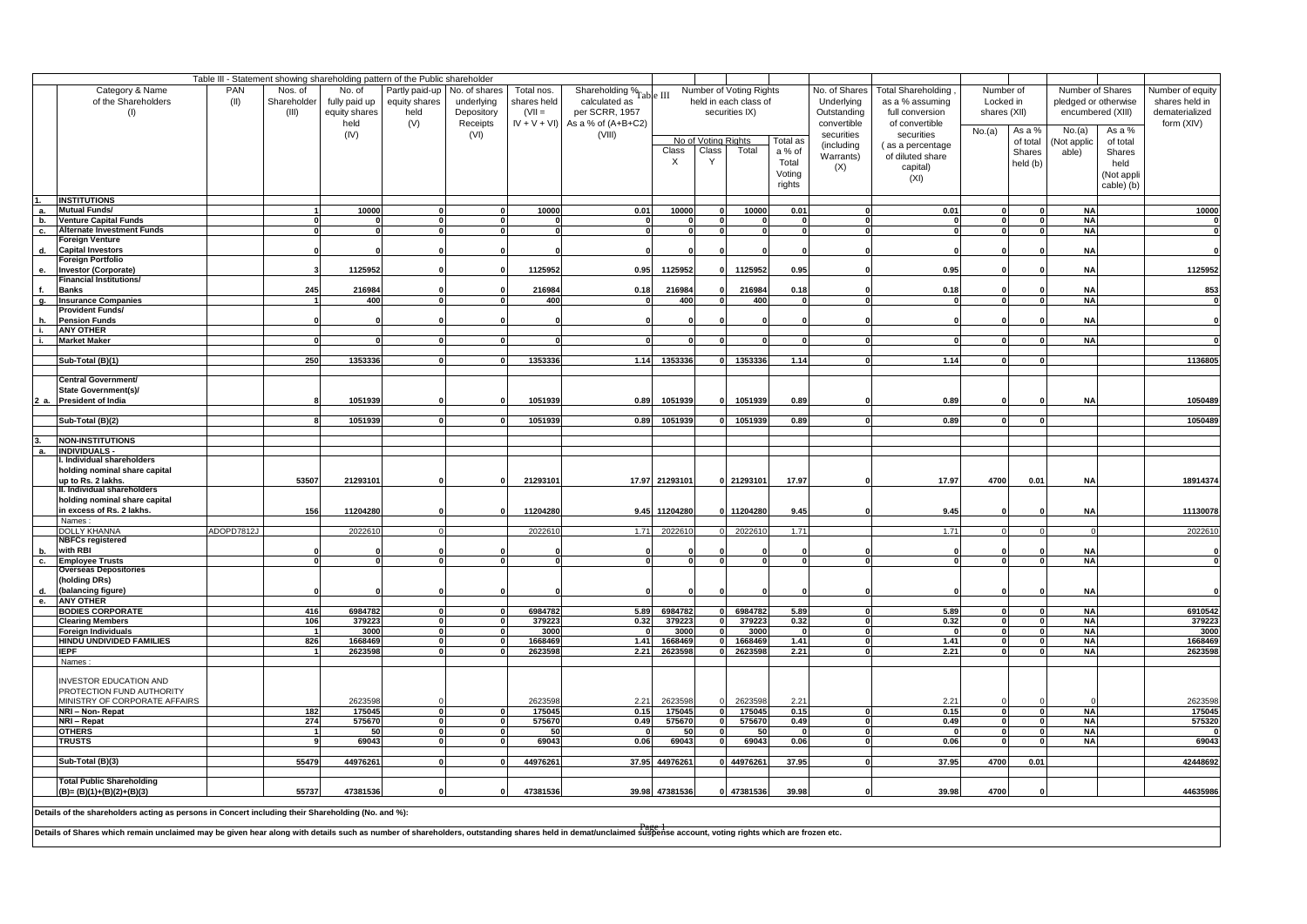| Table IV - Statement showing shareholding pattern of the Non Promoter- Non Public shareholder |                               |            |                  |               |                              |            |             |                                              |          |                       |                              |               |                     |              |          |             |                      |                  |
|-----------------------------------------------------------------------------------------------|-------------------------------|------------|------------------|---------------|------------------------------|------------|-------------|----------------------------------------------|----------|-----------------------|------------------------------|---------------|---------------------|--------------|----------|-------------|----------------------|------------------|
|                                                                                               | Category & Name               | <b>PAN</b> | Nos. of          | No. of        | Partly paid-up No. of shares |            | Total nos.  | Shareholding % Table Number of Voting Rights |          |                       |                              | No. of Shares | Total Shareholding, | Number of    |          |             | Number of Shares     | Number of equity |
|                                                                                               | of the Shareholders           |            | (II) Shareholder | fully paid up | equity shares                | underlying | shares held | calculated as                                |          | held in each class of |                              | Underlying    | as a % assuming     | Locked in    |          |             | pledged or otherwise | shares held in   |
|                                                                                               | (1)                           |            | (III)            | equity shares | held                         | Depository | $(VII =$    | per SCRR, 1957                               |          | securities (IX)       |                              | Outstanding   | full conversion     | shares (XII) |          |             | encumbered (XIII)    | dematerialized   |
|                                                                                               |                               |            |                  | held          | (V)                          | Receipts   |             | $IV + V + VI$ ) As a % of (A+B+C2)           |          |                       |                              | convertible   | of convertible      |              |          |             |                      | form (XIV)       |
|                                                                                               |                               |            |                  | (IV)          |                              | (VI)       |             | (VIII)                                       |          |                       | No of Voting Rights Total as | securities    | securities          | No.(a)       | As a %   | No.(a)      | As a %               | (Not applicable) |
|                                                                                               |                               |            |                  |               |                              |            |             |                                              | Class    |                       | Class Total a % of           | (including    | (as a percentage    |              | of total | (Not applic | of total             |                  |
|                                                                                               |                               |            |                  |               |                              |            |             |                                              | $\times$ |                       | Total                        | Warrants)     | of diluted share    |              | Shares   | able)       | Shares held          |                  |
|                                                                                               |                               |            |                  |               |                              |            |             |                                              |          |                       | Voting                       | (X)           | capital)            |              | held (b) |             | (Not appli           |                  |
|                                                                                               |                               |            |                  |               |                              |            |             |                                              |          |                       | rights                       |               | (XI)                |              |          |             | cable) (b)           |                  |
|                                                                                               | <b>Custodian - ADRs</b>       |            |                  |               |                              |            |             |                                              |          | 0.                    |                              |               |                     |              |          | <b>NAI</b>  |                      |                  |
|                                                                                               | <b>Custodian - GDRs</b>       |            |                  |               |                              |            |             |                                              |          |                       |                              |               |                     |              |          | <b>NA</b>   |                      |                  |
|                                                                                               | <b>Custodian - Public</b>     |            |                  |               |                              |            |             |                                              |          |                       |                              |               |                     |              |          | <b>NAI</b>  |                      |                  |
|                                                                                               | <b>Custodian - SDRs</b>       |            |                  |               |                              |            |             |                                              |          |                       |                              |               |                     |              |          | <b>NAI</b>  |                      |                  |
|                                                                                               | <b>Employee Benefit Trust</b> |            |                  |               |                              |            |             |                                              |          |                       |                              |               |                     |              |          |             |                      |                  |
|                                                                                               | (under SEBI (Share based      |            |                  |               |                              |            |             |                                              |          |                       |                              |               |                     |              |          |             |                      |                  |
|                                                                                               | <b>Employee Benefit)</b>      |            |                  |               |                              |            |             |                                              |          |                       |                              |               |                     |              |          |             |                      |                  |
|                                                                                               | 2. Regulations, 2014)         |            |                  |               |                              |            |             |                                              |          | 0.                    |                              |               |                     |              |          | <b>NA</b>   |                      |                  |
|                                                                                               | <b>Total Non-Promoter-Non</b> |            |                  |               |                              |            |             |                                              |          |                       |                              |               |                     |              |          |             |                      |                  |
|                                                                                               | Public Shareholding (C)=      |            |                  |               |                              |            |             |                                              |          |                       |                              |               |                     |              |          |             |                      |                  |
|                                                                                               | $(C)(1)+(C)(2)$               |            |                  |               |                              |            |             |                                              |          |                       |                              |               |                     |              |          |             |                      |                  |